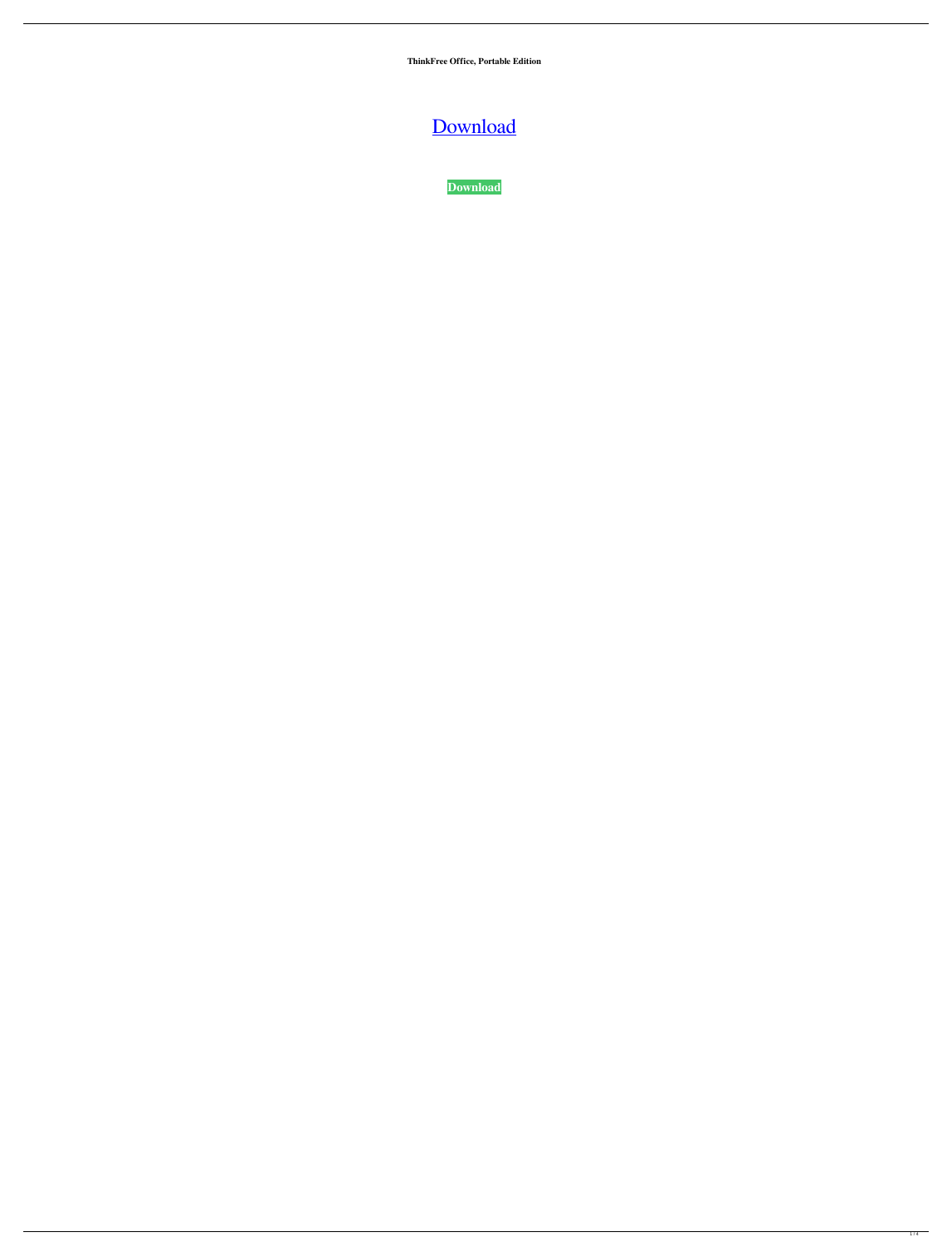## **ThinkFree Office, Portable Edition Free [Mac/Win] [2022]**

PE for U3 is the latest version of ThinkFree's office suite - Portable Edition. With ThinkFree Office, you can create, edit and store office documents you need for work or play. Portable Edition for U3 includes Write (word processing), Calc (spreadsheet), and Show (presentation) applications, and maintains full Desktop features and the smallest footprint to maximize space for the stuff you dream up. PE for U3, which includes word processing, spreadsheet, and presentation applications, maintains the smallest footprint to maximize space for the stuff you dream up. Take your office suite with you so you never have to worry about having the applications you need when you need them. No need to convert files into different formats or redesign your document because of changes made by another application, or version. Never before has it been this easy to share your ideas, thoughts, and plans. Swapping files with others is easy and seamless. ThinkFree works in Microsoft Office formats to ensure the best roundtrip compatibility of any office suite available. You know that if you have a question about using our product, you can come to us for the answer. Requirements: 2 Memory - 256 MB (minimum) / 512 MB or more (recommended) 2 U3 smart drive ThinkFree Office, PE for U3 Description: ThinkFree Office 3, Portable Edition is the fastest, easiest, and most powerful office suite to create, edit, and store office documents you need for work or play. With ThinkFree Office, you can create, edit, and store office documents you need for work or play. Take your office suite with you so you never have to worry about having the applications you need when you need them. No need to convert files into different formats or redesign your document because of changes made by another application, or version. Never before has it been this easy to share your ideas, thoughts, and plans. Swapping files with others is easy and seamless. ThinkFree works in Microsoft Office formats to ensure the best round-trip compatibility of any office suite available. You know that if you have a question about using our product, you can come to us for the answer. Requirements: 2 Memory - 256 MB (minimum) / 512 MB or more (recommended) <sup>[2]</sup> U3 smart drive ThinkFree Office, PE for U3 Description: ThinkFree Office 3, Portable Edition is the fastest, easiest, and

## **ThinkFree Office, Portable Edition Crack+ Incl Product Key Download**

Portable Edition for U3, ThinkFree Office is the perfect office solution for those who like to work with the office apps at the best prices. Choose to have your office work on-the-go and without converting your documents to different formats. You can also collaborate on your documents with others by swapping files easily and sharing them with one click. This edition of ThinkFree Office is the best solution for storing, creating, editing, and collaborating with office documents. Write is a word processor for Microsoft Word format documents. Calc is a spreadsheet for Microsoft Excel documents. Presentation is a presentation application for Microsoft PowerPoint format documents. PE for U3 includes the ThinkFree Office applications and many of the features of ThinkFree Desktop. This version of ThinkFree Office includes the ThinkFree Office applications and many of the features of ThinkFree Desktop. Install the Applications from ThinkFree Software Application Hub and use the applications in Microsoft Office format. Keep your documents in their original format and help prevent unnecessary and expensive efforts to support file formats other than the formats you create and edit. You can use Microsoft Office formats for your documents, and they look and behave the same as on your computer. A unified ThinkFree office software application hub, you can download the necessary applications from the hub to meet your needs, without worrying about compatibility or unnecessary upgrades. Get ThinkFree Office free and never worry about cost or compatibility with the software that you use. You can access, create, and edit your documents from a host of devices, including your phone, PC, tablet, and others. PE for U3 features: - Click-And-Run installation from Software Application Hub. - Quickly start, use, and remove ThinkFree Office from your computer. - Move it to your Pocket PC, Netbook, Smart Phone, or Tablet and launch it with a single click. - Simply connect to other computers or to the Internet using a USB cable and start using ThinkFree Office immediately. - No software installation, it works right out of the box. - Compatibility with Microsoft Office formats. - Intuitive and easy-to-use interface. - Use Microsoft Office files for seamless compatibility and formatting. - Small footprint, allows you to run it on smaller memory capacity devices like Pocket PCs and other handheld devices. - No size limits, provides unlimited storage capacity. - Configure, and/or apply security to your documents. - Exchange documents with other users, and share 77a5ca646e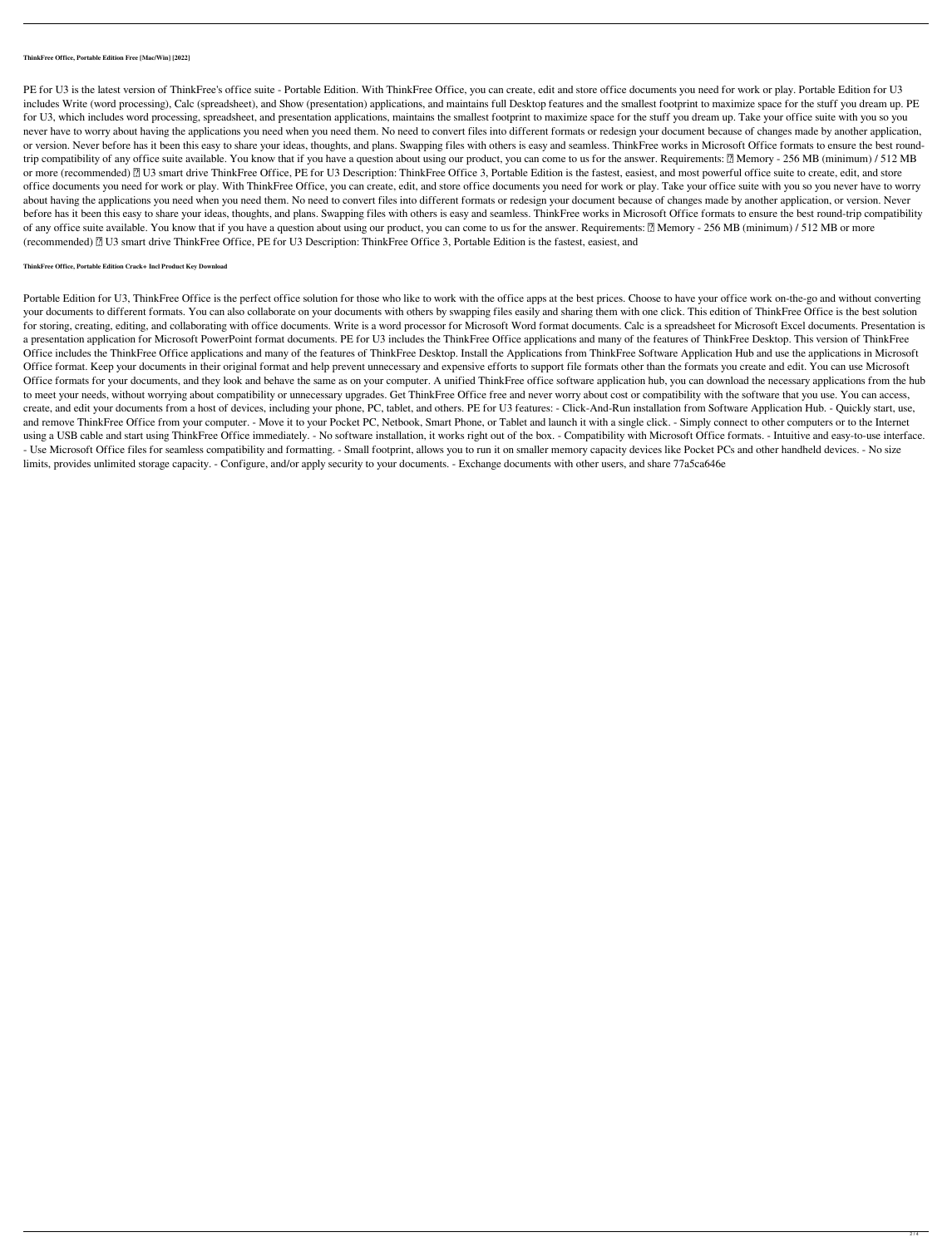**ThinkFree Office, Portable Edition Free Registration Code For Windows**

ThinkFree Office Portable Edition 3.6 is the Microsoft Office alternative for users who want something more than just Microsoft Office. If you want an office suite that is small enough to fit on a mobile device with the same features, ThinkFree Office is the answer. ThinkFree Office is the best alternative to Microsoft Office. • Microsoft Office alternatives, with more features • The most space-efficient office suite you can find • Microsoft Office® word processing, spreadsheet, and presentation application • Allows you to create, edit, and store the office documents you need for work or play • Supports text files in Word, Excel, and PowerPoint • Supports word processing, spreadsheet, and presentation applications with native U3 file compatibility, multiple office formats, and offline resume • Backed by our award-winning customer support for the life of the product • Bezel-less design gives you the most space for the apps you need without taking away your physical space ThinkFree Office Portable Edition 3.6 • ThinkFree Office Portable Edition 3.6 has a built-in document converter that supports reading and writing natively and converting to the native office formats in Office. • You can even open files in Word, Excel, and PowerPoint. • It contains three word processing apps: Write (Word), Calc (Excel), and Show (PowerPoint). • The integrated Document Converter (DOC) lets you save documents as native formats and make sure you have the file in an office format when opening a file in the same or another office application. • It has a file search function that helps you find files quickly and enables you to create and edit search criteria. • You can even open files in Word, Excel, and PowerPoint. • You can also use the application and view documents stored on your U3 smart drive. • When you need to open a file in another office application, it will create a new document or open a previously saved one. • The PDF plugin generates a document containing all the selected or pasted data from Excel and PowerPoint. • The Full-Screen Viewer allows you to view documents, spreadsheets, or presentations full-screen. • It contains three spreadsheet apps: Calc (Excel), Data (Access), and View (Sheets). • The embedded JavaScript engine and Document Converter make it possible to view documents in various browsers. • It allows you to open and view files stored on your U3 smart drive. • You

## **What's New In ThinkFree Office, Portable Edition?**